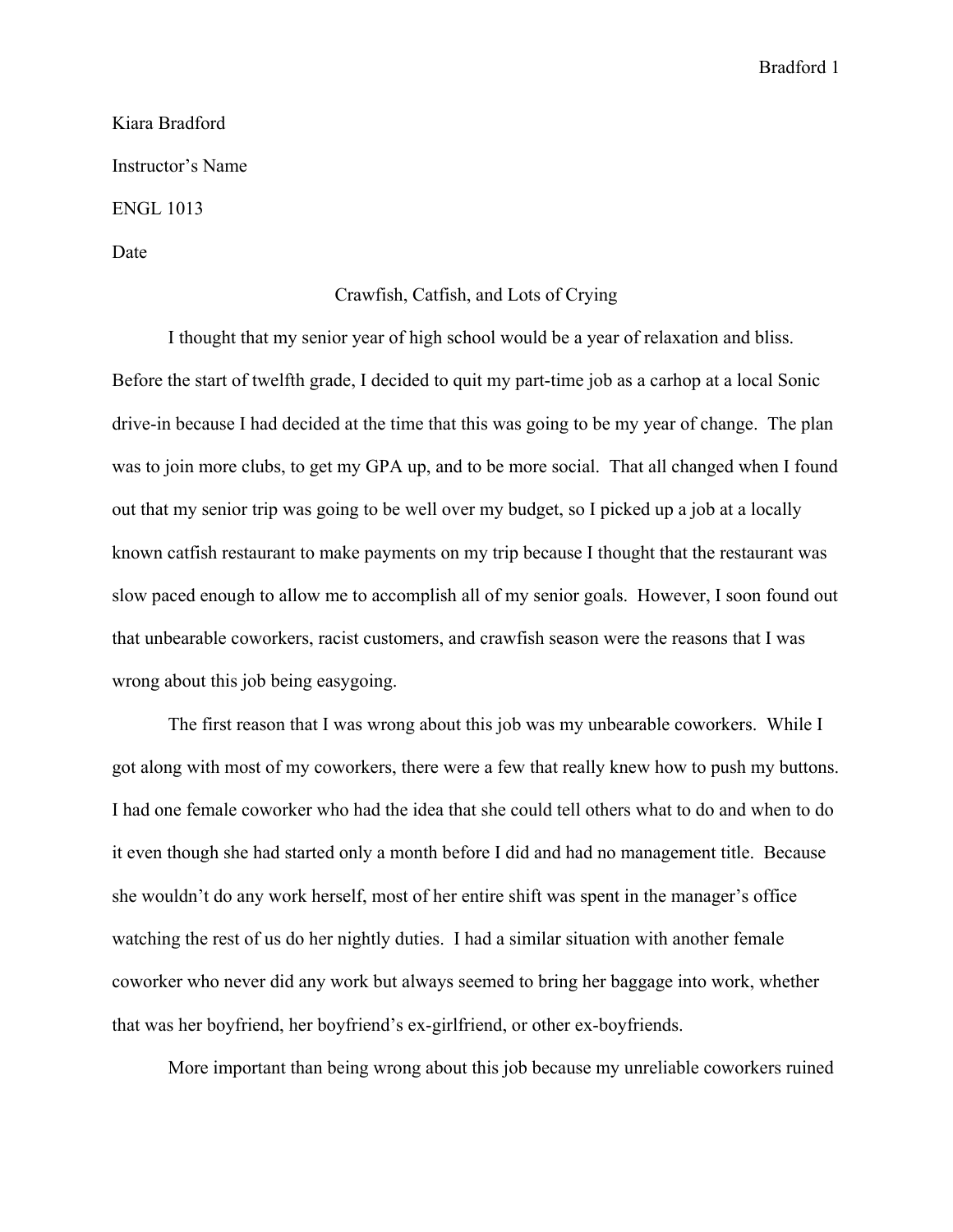Bradford 2

my work experience, my racist interactions with customers made me rethink how badly I wanted this senior trip. I was the only person of color working in our front area most of the time, and my being there seemed to cause some issues when I met the Confederate Brothers in Arms Association. We had a large party room in the back of the restaurant which guests could rent for a large gathering, and when the Brothers rented this room, they showed that they did not like my working there. For example, when the other coworker that was assigned to the party and I got ready to take their orders, she had a line of over fifty people, and I had a line of exactly zero. I kept motioning for the party guests to come to my register, but most of them wouldn't even dare to make eye contact with me. One spoke up, saying that they would be all getting their orders taken from my white coworker. Later when I had their orders to pass out, one of the wives of the Brothers took my trays out of my hands to pass out while the white girl was allowed to do her job. The worst part was at the end of the night while we waited for them to leave so that we could clean the room when the head of the association gave my coworker a one hundred dollar bill for a tip. The tip he gave me was the location of their dirty dishes.

Lastly, racist customers were not the only thing that gave me my breaking point; crawfish season made this job more fast paced than easygoing. When I first started this job, I was told that it was going to be slow until crawfish season, which started in January, and my managers were right. Once the crawfish came in, it was like the number of customers we had was multiplied by at least fifty. We were selling an average of about one hundred pounds of crawfish per week, so I was always on the run to wait on customers. The behind-the-scenes workings of crawfish season were also fast paced. Once we poured crawfish out of the bag to clean them, we would find other critters who were not supposed to be there, like turtles and roaches. Also, more crawfish were being sold than had been cooked, so it was like a crime scene in the cooking area